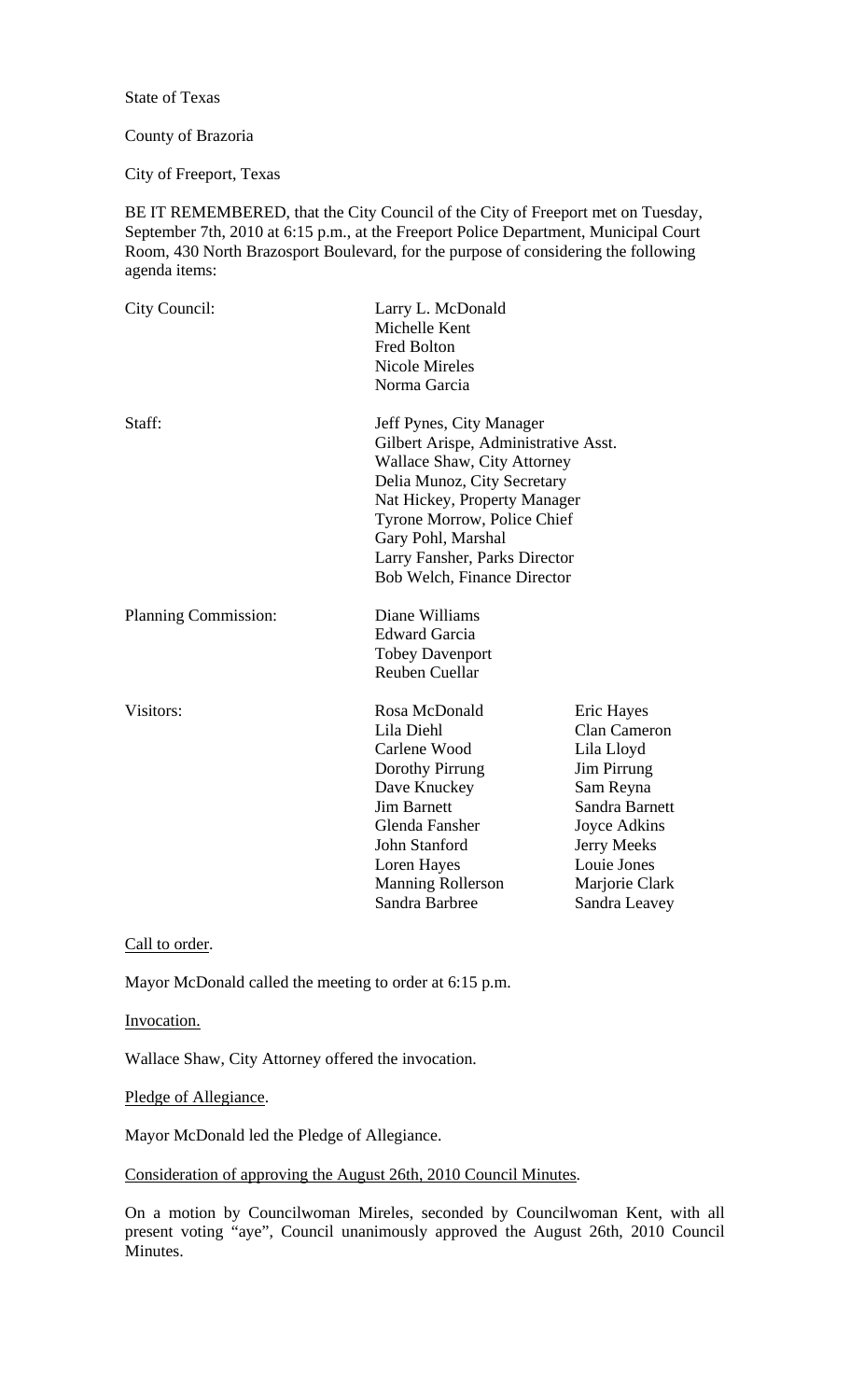Attending citizens and their business.

Loren Hayes asked Council to display the American Flag on the City's poles that have lights and to have them displayed all year long.

Joyce Adkins commented that Council has no city planning in place nor a master plan, Council should not be approving any thing until they have something in place. She is not against churches, but they are situated in commercial building on every other block. It could be a problem for clubs and restaurants to sell alcohol.

Manning Rollerson spoke on issues still existing at Villa Brazos Apartment. He thanked Council for their help in the past, but they are still people living in bad conditions at the apartments and some do not have air condition.

Mayor McDonald introduced Mr. Brian Davis, the new Fire Chief.

He commended the Main Street Committee and all the volunteers for a "successful event" of the 6th Annual Summertime Blues festival.

Joint Public Hearing: The City Council and the Planning Commission of said City will conduct a joint public hearing to consider a proposed amendment to the Comprehensive Zoning Ordinance (and map) of said City, codified as Chapter 155 of the Code of Ordinances of said City, granting to Capitol Telecom a specific use permit to erect and operate a 120 foot communication antennae on a 50 ft. by 50 ft. parcel of land out of Lot 1, Freeport Properties Subdivision, known as 1744 W. 4th Street, within the corporate limits of said City.

Mayor McDonald opened the Public Hearing at 6:25 p.m.

Louie Jones, owner of Latigo Land Company, 1744 W. 4<sup>th</sup> Street asked Council to grant Capital Telecom a specific use permit to erect and operate a 120 foot communication antenna on a 50 ft. by 50 ft. parcel of land. Mr. Jones said this was another small business for the City of Freeport; it would bring in tax money and would not interfere with other existing business.

Councilman Bolton asked what kind of study was done on being an optimum location of the tower. A designer with Capital Telecom said the first optimum location was prohibited by a church. This was the seconded optimum location.

Councilwoman Mireles asked if there any future plans to add to the tower. Mr. Jones said no.

Loren Hayes's concern is Life Flight lands at the Brazosport High School and asked if the antenna tower had lights. Mr. Jones said that FFA did not require lights, but it could be provided.

Diane Williams, Chairperson for the Planning Commission said they discussed the proposed communication tower and recommended the specific use permit be issued.

Sandra Barnett stated that an antenna in place would detract a potential business developer. She suggested the tower be installed outside the city limits.

Larry and Glenda Fansher of 1630 W. 10th, expressed their opposition to the cell phone tower. The City with federal funding has spent millions of dollars to enhance the State's thorough fare along Hwy. 288 and Brazosport Independent School District has spent millions of dollars upgrading its school.

Eric Hayes and Clan Cameron opposed the proposed communication tower.

There being no further comments or questions, Mayor McDonald closed the Public Hearing at 7:10 p.m.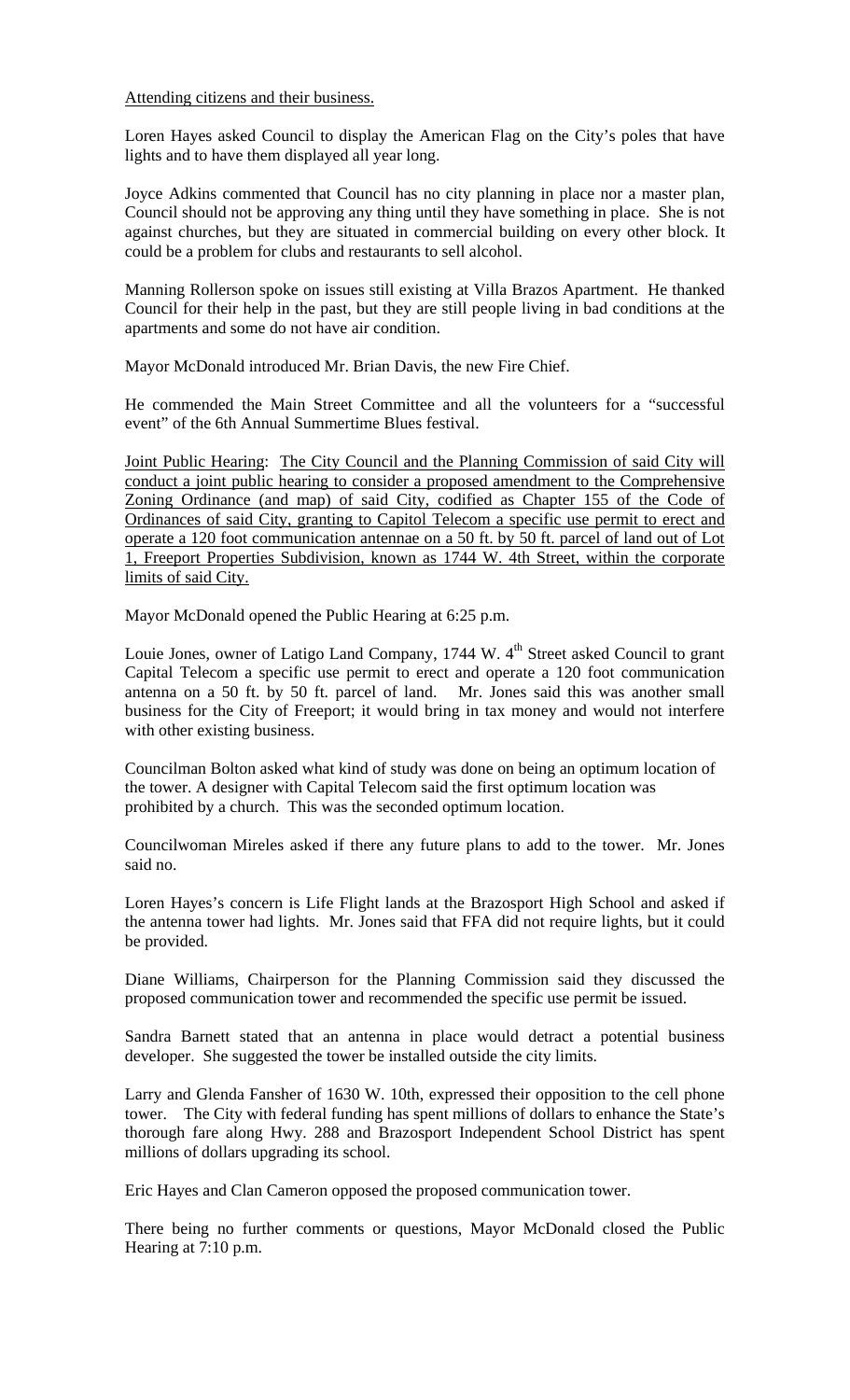Joint Public Hearing: The City Council and the Planning Commission of said City will conduct a joint public hearing to consider granting to Abundant Life Church a specific use permit to operate a church on Lot 10 & SW/2 Lot 11, Block 600, Velasco Townsite, known locally as 606 North Gulf Boulevard, within the corporate limits of said City.

Mayor McDonald opened the Joint Public Hearing at 7:11 p.m.

Eric Hayes opposed Council granting a specific use permit to Abundant Life Church. He felt they should not be situated in commercial businesses.

Joyce Adkins said the church would have parking problems.

There being no further comments or questions, Mayor McDonald closed the Public Hearing at 7:12 p.m.

Public Hearing: Proposed budget for the fiscal year 2010-2011.

Mayor McDonald opened the Public Hearing at 7:13 p.m.

Mr. Pynes reviewed the Council's recommendation on the proposed budget. He reduced the budgets of some departments, festivals and its contingency fund to avoid job cuts.

Mr. Pirrung asked if maintenance was cut back at the Golf Course. Mayor McDonald said no.

Councilwoman Mireles stated the Visitors Information Center was getting a part time employee.

There being no further comments or questions, Mayor McDonald closed the Public Hearing at 7:19 p.m.

Consideration of approving Ordinance No. 2010-2257 adopting a budget for fiscal year 2010-2011 for the City of Freeport.

On a motion by Councilwoman Kent, seconded by Councilman Bolton, with all present voting "aye", Council unanimously approved Ordinance No. 2010-2257 adopting a budget for fiscal year 2010-2011 for the City of Freeport.

Consideration of approving the advertising and resetting a bid date for mowing services.

On a motion by Councilwoman Mireles, seconded by Councilwoman Kent, with all present voting "aye", Council unanimously approved setting October 4th, 2010, a bid date for mowing services.

Consideration of untabling and adopting or rejecting Resolution No. 2010-2243 approving an amendment to the Urban Renewal Plan of said City.

On a motion by Councilwoman Kent, seconded by Councilwoman Mireles, with all present voting "aye", Council unanimously approved to untable Resolution No. 2010- 2243.

On a motion by Councilwoman Mireles, seconded by Councilwoman Kent, with all present voting "aye", Council unanimously rejected Resolution No. 2010-2243 an amendment to the Urban Renewal Plan of said City.

Consideration of approving Resolution No. 2010-2244 appointing a representative for the Brazosport Water Authority to serve a two year term.

This item was reagendaed.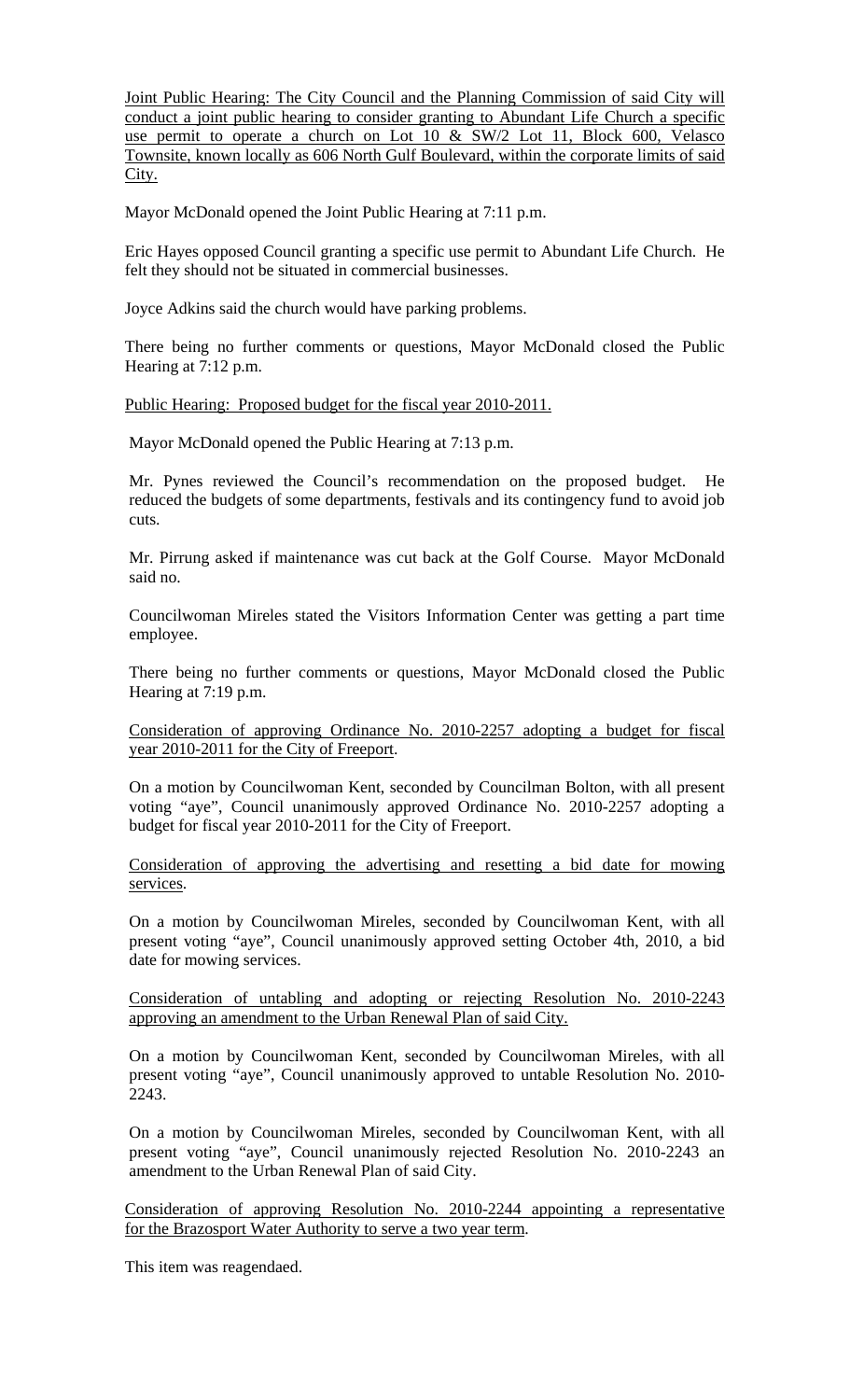Consideration of approving Ordinance No. 2010-2258 enacting and adopting a supplement (S-14) to the Code of Ordinances of the City of Freeport.

On a motion by Councilwoman Kent, seconded by Councilwoman Garcia, with all present voting "aye", Council unanimously approved Ordinance No. 2010-2258 enacting and adopting a supplement (S-14) to the Code of Ordinance of the City of Freeport.

Consideration of the approval of designating a city representative and an alternate to the Houston Galveston Area Council General Assembly.

On a motion by Mayor McDonald, seconded by Councilwoman Kent, with all present voting "aye", Council unanimously approved designating Jeff Pynes to the General Assembly of the Houston-Galveston Area Council for the year 2011 and Gilbert Arispe as alternate.

Consideration of selling the City's interest on Block 7, Lot 15, Freeport Townsite, known as 814 E. 8th Street, Tax Id. 4200-0129-000.

On a motion by Councilwoman Mireles, seconded by Councilwoman Garcia, with all present voting 2 to 3, motion failed to sell the City's interest on Block 7, Lot 15, Freeport Townsite, known as 814 E. 8th Street, Tax Id. 4200-0129-000. Mayor McDonald, Councilwoman Kent, and Councilman Bolton opposed.

Consideration of extending the Texas Gulf Bank, N.A. 200 West 2nd Street, Freeport Texas, lease agreement for a period of five (5) years beginning September l, 2010 and ending August 31st, 2015.

This item was reagendaed.

Consideration of authoring the Mayor to sign an Interlocal Agreement between Brazoria County and the City of Freeport for road construction.

On a motion by Councilwoman Garcia, seconded by Councilwoman Kent, with all present voting "aye", Council unanimously approved authorizing the Mayor to sign an Interlocal Agreement between Brazoria County and the City of Freeport for road construction.

Mayor McDonald closed the formal agenda and opened the Executive Session at 7:33 p.m.

Executive Session:

Section 551.074, Government Code

Deliberations concerning the appointment, employment, evaluation, reassignment, duties, discipline or dismissal of a public officer or employee or to hear a complaint or charge against an officer or employee, to wit:

City Manager *(no action taken)* 

## Section 551.071, Government Code

Consultation with City Attorney concerning pending or contemplated litigation, settlement offers or other matter in which his duty to the City Council under the Texas Disciplinary Rules of Professional Conduct of the State Bar or Texas clearly conflicts with Chapter 551, Government Code , to wit:

Industrial District Contract  *(no action taken)* 

Adjourn

Mayor McDonald closed the Executive Session and reconvened the formal agenda at 8:05 p.m.